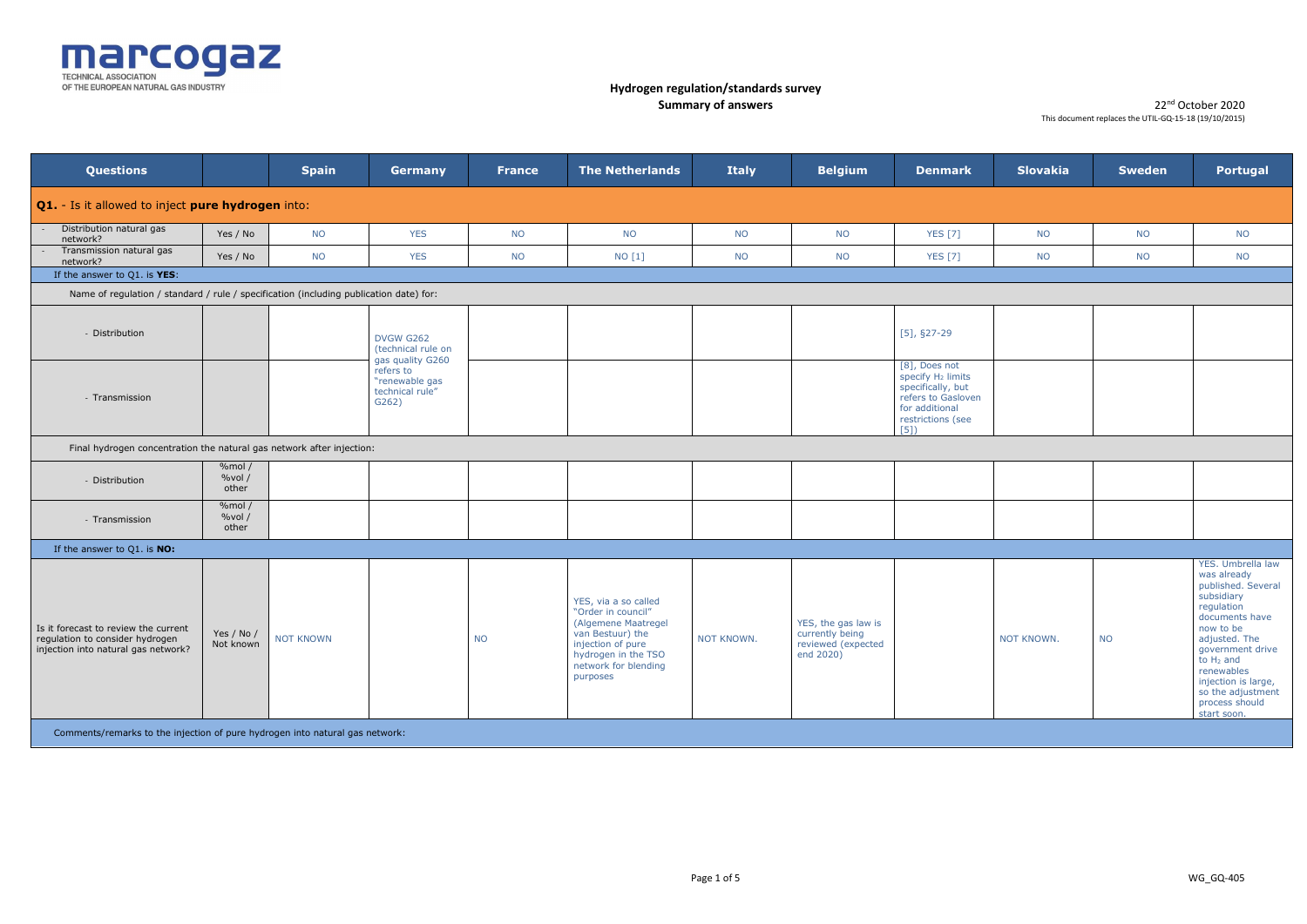

| <b>Questions</b>                                                                          |                            | <b>Spain</b>                                                                                                                                                                                                                                          | Germany                                                    | <b>France</b>                        | <b>The Netherlands</b>                                                                                                                                                                       | <b>Italy</b> | <b>Belgium</b>                                                                                                                                                                                                                                                                                                                                              | <b>Denmark</b>                                                                                                                                                                                                             | <b>Slovakia</b> | <b>Sweden</b>                                                                               | Portugal           |
|-------------------------------------------------------------------------------------------|----------------------------|-------------------------------------------------------------------------------------------------------------------------------------------------------------------------------------------------------------------------------------------------------|------------------------------------------------------------|--------------------------------------|----------------------------------------------------------------------------------------------------------------------------------------------------------------------------------------------|--------------|-------------------------------------------------------------------------------------------------------------------------------------------------------------------------------------------------------------------------------------------------------------------------------------------------------------------------------------------------------------|----------------------------------------------------------------------------------------------------------------------------------------------------------------------------------------------------------------------------|-----------------|---------------------------------------------------------------------------------------------|--------------------|
|                                                                                           |                            | There exits the<br>possibility of an<br>interpretation of<br>current regulation<br>that could allow to<br>inject pure<br>hydrogen if the<br>resulting blend in<br>the pipeline does<br>not excess the %<br>for an injected<br>mixture (see<br>below). | DVGW G 262 to be<br>included into<br>DVGW G 260 in<br>2021 |                                      | [1] In legislation (gas<br>law) the definition of gas<br>contains a requirement<br>that the main<br>constituent is methane<br>and therefore the<br>injection of pure<br>hydrogen is excluded |              | Injection of pure H <sub>2</sub><br>is only possible at<br>the conditions that:<br>- Quality of the<br>mixing<br>(maximum %<br>$H_2$ ) is controlled<br>after H <sub>2</sub> injection<br>The flow in the<br>pipeline can be<br>interrupted (at<br>least<br>temporarily)<br>should the<br>mixing results in<br>an off spec<br>situation (SOS<br>quaranteed) | [6]<br>The regulation [5]<br>stipulates that "the<br>% Volume of H <sub>2</sub> in<br>the distribution grid<br>shall be approved<br>by the safety<br>authorities". There<br>is no value<br>mentioned in the<br>regulation. |                 | In Sweden, there is<br>no current<br>legislation or<br>regulation for<br>handling hydrogen. | See note [9] below |
| <b>Q2.</b> - Is it allowed to inject hydrogen/natural gas mixtures into:                  |                            |                                                                                                                                                                                                                                                       |                                                            |                                      |                                                                                                                                                                                              |              |                                                                                                                                                                                                                                                                                                                                                             |                                                                                                                                                                                                                            |                 |                                                                                             |                    |
| Distribution natural gas<br>network?                                                      | Yes / No                   | <b>YES</b>                                                                                                                                                                                                                                            | <b>YES</b>                                                 | <b>YES</b>                           | <b>YES</b>                                                                                                                                                                                   | <b>YES</b>   | <b>YES</b>                                                                                                                                                                                                                                                                                                                                                  | <b>YES</b> [7]                                                                                                                                                                                                             | <b>NO</b>       | <b>NO</b>                                                                                   | Not defined [10]   |
| Transmission natural gas<br>network?                                                      | Yes / No                   | <b>YES</b>                                                                                                                                                                                                                                            | <b>YES</b>                                                 | <b>YES</b>                           | <b>YES</b>                                                                                                                                                                                   | <b>YES</b>   | <b>YES</b>                                                                                                                                                                                                                                                                                                                                                  | <b>YES</b> [7]                                                                                                                                                                                                             | <b>NO</b>       | <b>NO</b>                                                                                   | Not defined        |
| If the answer to Q2. is YES:                                                              |                            |                                                                                                                                                                                                                                                       |                                                            |                                      |                                                                                                                                                                                              |              |                                                                                                                                                                                                                                                                                                                                                             |                                                                                                                                                                                                                            |                 |                                                                                             |                    |
| Name of regulation / standard / rule / specification (including date) for:                |                            |                                                                                                                                                                                                                                                       |                                                            |                                      |                                                                                                                                                                                              |              |                                                                                                                                                                                                                                                                                                                                                             |                                                                                                                                                                                                                            |                 |                                                                                             |                    |
| - Distribution                                                                            |                            | Norma de Gestión<br>Técnica del<br>Sistema. Protocolo<br>de Detalle 1, NGTS<br>PD-01 (Technical                                                                                                                                                       | <b>DVGW G262</b><br>(technical rule on<br>gas quality G260 | French gas                           | Regeling van de Minister<br>van Economische Zaken<br>van 11 juli 2014, nr.                                                                                                                   |              | <b>EN 16723-2 Natural</b><br>gas and biomethane<br>for use in transport<br>and biomethane for                                                                                                                                                                                                                                                               | $[5]$ , §27-29                                                                                                                                                                                                             |                 |                                                                                             |                    |
| - Transmission                                                                            |                            | Management of the<br>Gas System<br>Regulations. Detail<br>Protocol 1).<br>8 <sup>th</sup> October 2018                                                                                                                                                | refers to<br>"renewable gas<br>technical rule"<br>G262)    | operators technical<br>prescriptions | WJZ/13196684, tot<br>vaststelling van regels<br>voor de gaskwaliteit<br>(Regeling gaskwaliteit)                                                                                              |              | injection in the<br>natural gas<br>network. Part 2:<br>Automotive fuels<br>specification                                                                                                                                                                                                                                                                    | [8], Does not<br>specify H <sub>2</sub> limits<br>specifically, but<br>refers to Gasloven<br>for additional<br>restrictions (see<br>[5]                                                                                    |                 |                                                                                             |                    |
| Maximum hydrogen concentration in the mixture for injection into the natural gas network: |                            |                                                                                                                                                                                                                                                       |                                                            |                                      |                                                                                                                                                                                              |              |                                                                                                                                                                                                                                                                                                                                                             |                                                                                                                                                                                                                            |                 |                                                                                             |                    |
| - Distribution                                                                            | %mol $/$<br>%vol/<br>other |                                                                                                                                                                                                                                                       |                                                            |                                      | 0.5 %mol                                                                                                                                                                                     |              | 2 %mol                                                                                                                                                                                                                                                                                                                                                      | The regulation<br>referred below<br>stipulates that "the<br>$%$ Volume of $H_2$ in<br>the distribution grid                                                                                                                |                 |                                                                                             |                    |
| - Transmission                                                                            | %mol $/$<br>%vol/<br>other | 5 %mol                                                                                                                                                                                                                                                | See below                                                  | 6 %mol                               | 0.02 %mol [2]                                                                                                                                                                                | 0.5 %mol     | 2 %mol                                                                                                                                                                                                                                                                                                                                                      | shall be approved<br>by the safety<br>authorities". There<br>is no value<br>mentioned in the<br>regulation.                                                                                                                |                 |                                                                                             |                    |
| Final hydrogen concentration in the natural gas network after injection:                  |                            |                                                                                                                                                                                                                                                       |                                                            |                                      |                                                                                                                                                                                              |              |                                                                                                                                                                                                                                                                                                                                                             |                                                                                                                                                                                                                            |                 |                                                                                             |                    |
| - Distribution                                                                            | %mol/<br>%vol/<br>other    | 5 %mol                                                                                                                                                                                                                                                |                                                            | 6 %mol                               | 0.5 %mol                                                                                                                                                                                     |              | 2 %mol                                                                                                                                                                                                                                                                                                                                                      |                                                                                                                                                                                                                            |                 |                                                                                             | Not defined [11]   |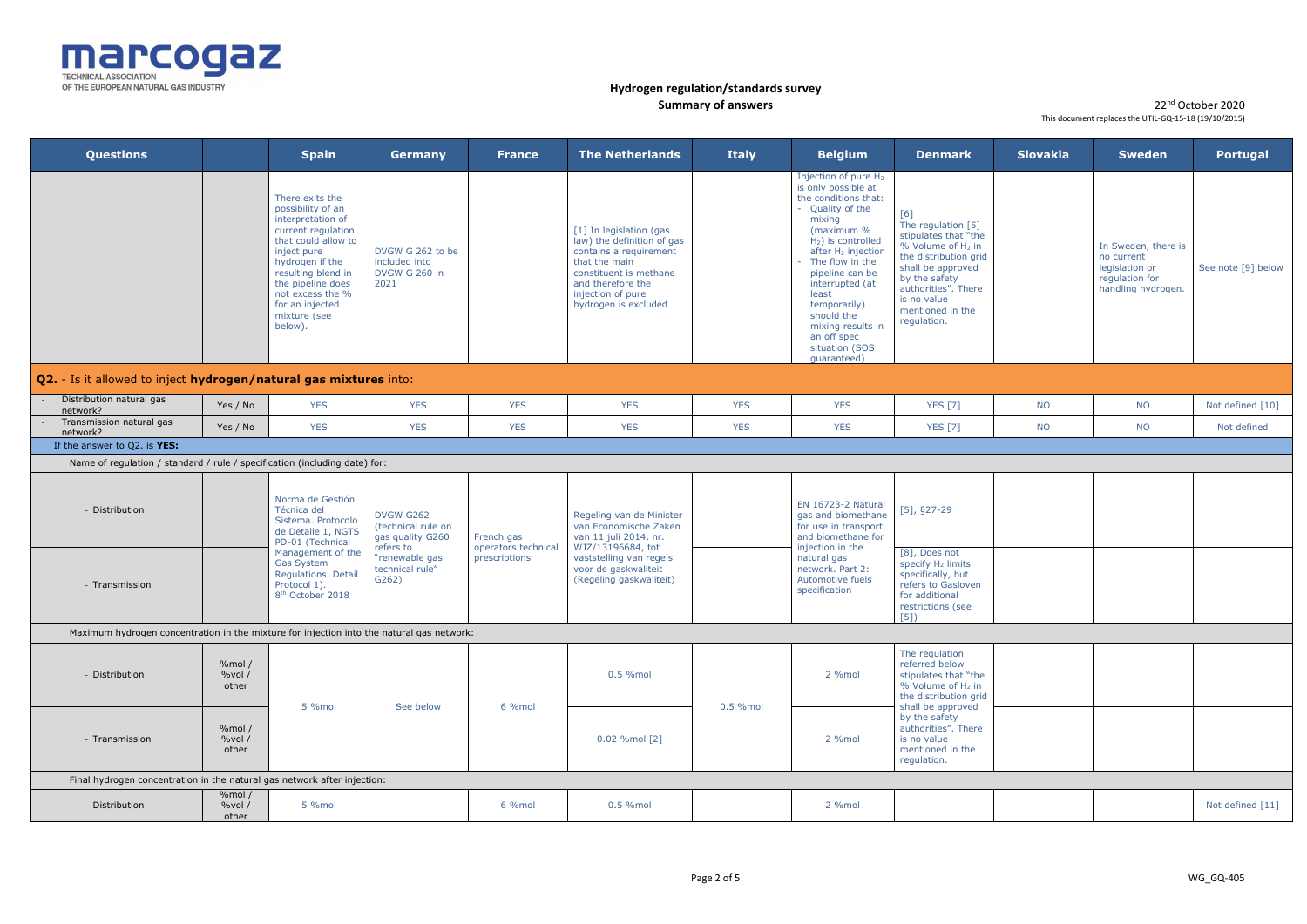

| <b>Questions</b>                                                                                    |                                                                                               | <b>Spain</b> | Germany                                                                                                                                    | <b>France</b>                                                                                                                                                                                                                                                                                                                  | <b>The Netherlands</b>                                                                                                                                           | <b>Italy</b> | <b>Belgium</b>                                                                                              | <b>Denmark</b>                                                                                                                                   | <b>Slovakia</b>  | <b>Sweden</b> | <b>Portugal</b> |
|-----------------------------------------------------------------------------------------------------|-----------------------------------------------------------------------------------------------|--------------|--------------------------------------------------------------------------------------------------------------------------------------------|--------------------------------------------------------------------------------------------------------------------------------------------------------------------------------------------------------------------------------------------------------------------------------------------------------------------------------|------------------------------------------------------------------------------------------------------------------------------------------------------------------|--------------|-------------------------------------------------------------------------------------------------------------|--------------------------------------------------------------------------------------------------------------------------------------------------|------------------|---------------|-----------------|
| - Transmission                                                                                      | %mol/<br>%vol/<br>other                                                                       |              |                                                                                                                                            |                                                                                                                                                                                                                                                                                                                                | 0.02 %mol [3]                                                                                                                                                    |              | 2 %mol                                                                                                      |                                                                                                                                                  |                  |               |                 |
|                                                                                                     | Is it compulsory/required to monitor hydrogen concentration mixture prior to injection point? |              |                                                                                                                                            |                                                                                                                                                                                                                                                                                                                                |                                                                                                                                                                  |              |                                                                                                             |                                                                                                                                                  |                  |               |                 |
|                                                                                                     | Yes / No                                                                                      | <b>YES</b>   | NO, but for billing<br>purposes it is<br>required that<br>hydrogen is either<br>measured or less<br>than $0.2\%$<br>(technical PTB<br>G14) | YES, to verify that<br>the $H_2$<br>concentration is<br>below the<br>authorized<br>maximum value<br>$(6\%)$ and to<br>determine the GCV<br>of the mixture.                                                                                                                                                                     | Although not legally<br>required, it will be part<br>of the grid connection<br>agreement between<br>producer and TSO/DSO                                         |              | YES, provided that<br>the administrative<br>documents such as<br>the connection<br>contract are<br>adapted. |                                                                                                                                                  |                  |               | <b>YES</b>      |
| If the answer to $Q2$ . is $NO:$                                                                    |                                                                                               |              |                                                                                                                                            |                                                                                                                                                                                                                                                                                                                                |                                                                                                                                                                  |              |                                                                                                             |                                                                                                                                                  |                  |               |                 |
| Is it forecast to review the current regulation to consider hydrogen/natural gas mixture injection? |                                                                                               |              |                                                                                                                                            |                                                                                                                                                                                                                                                                                                                                |                                                                                                                                                                  |              |                                                                                                             |                                                                                                                                                  |                  |               |                 |
|                                                                                                     | Yes / No /<br>Not known                                                                       |              | YES.<br>New draft DVGW-G<br>260 published in<br>September 2020                                                                             | More works are<br>expected in the<br>coming years<br>(French law 2019-<br>1147 on Energy<br>and the climate) on<br>support<br>mechanisms,<br>quarantees of<br>origin to the<br>tracking of H <sub>2</sub><br>production,<br>guaranteed access<br>to gas<br>infrastructures for<br>low carbon H <sub>2</sub><br>producers, etc. | YES [4], there is an<br>initiative to extend the<br>maximum hydrogen<br>content for both<br>transmission as well as<br>distribution grid to 2<br>mol-% hydrogen. |              |                                                                                                             | This is a possibility<br>that is under<br>consideration<br>within the gas<br>industry and<br>several<br>investigations are<br>presently on-going | <b>NOT KNOWN</b> | <b>NO</b>     | <b>YES</b> [11] |
| Comments/remarks to the hydrogen/natural gas mixture injection into natural gas network:            |                                                                                               |              |                                                                                                                                            |                                                                                                                                                                                                                                                                                                                                |                                                                                                                                                                  |              |                                                                                                             |                                                                                                                                                  |                  |               |                 |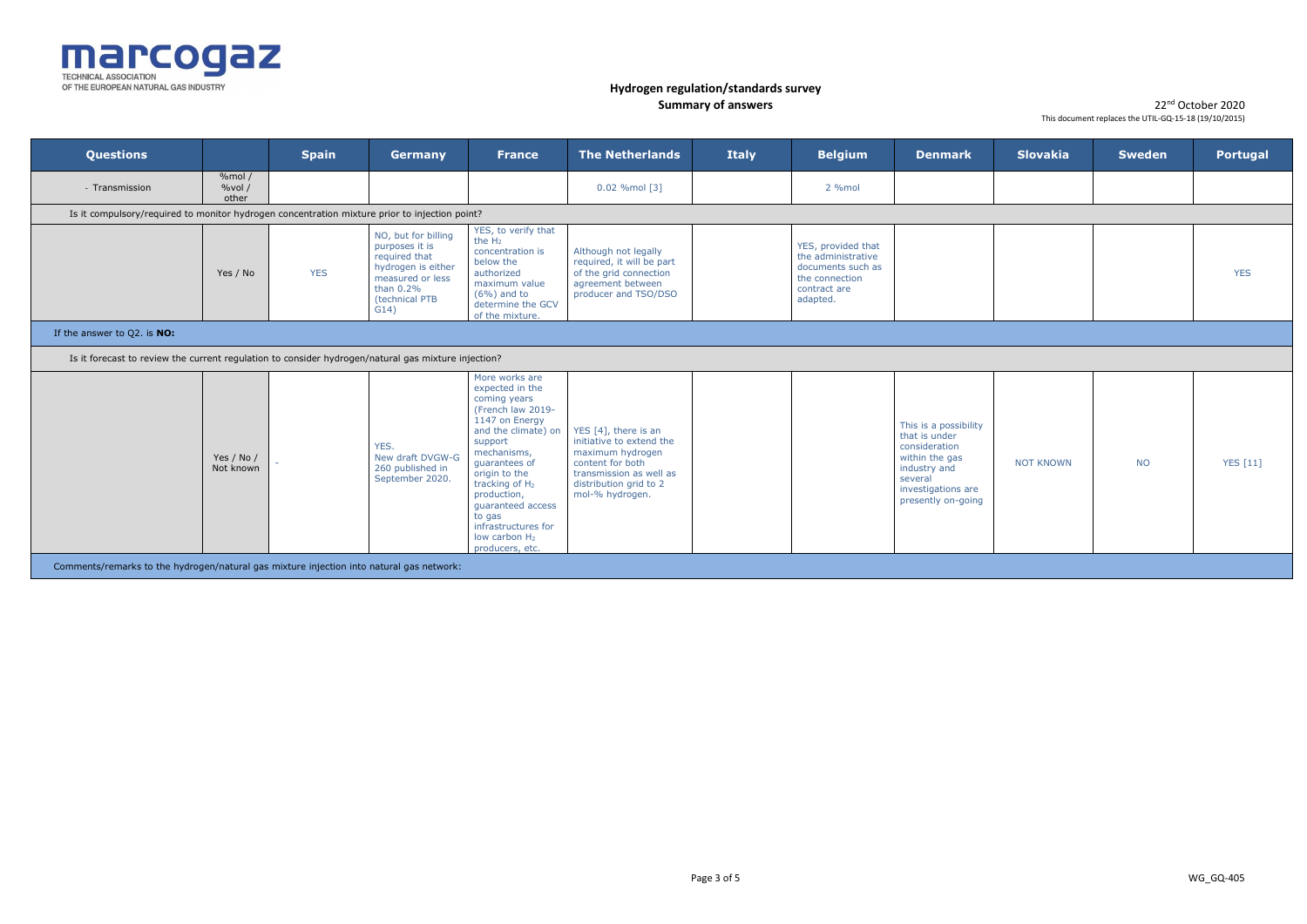

| <b>Questions</b> | <b>Spain</b>                                                                                                                                                                                                                                                     | <b>Germany</b>                                                                                                                                                                                                                                               | <b>France</b>                                                                                                                                                                                                                                                                         | <b>The Netherlands</b> | <b>Italy</b>                                                                                                                                                                                                                         | <b>Belgium</b>                                                                                                                                                                                                                                                                                                                                                                                                                                                                      | <b>Denmark</b>                                                                                                                                                                                          | <b>Slovakia</b> | <b>Sweden</b>                                                                               | Portugal        |
|------------------|------------------------------------------------------------------------------------------------------------------------------------------------------------------------------------------------------------------------------------------------------------------|--------------------------------------------------------------------------------------------------------------------------------------------------------------------------------------------------------------------------------------------------------------|---------------------------------------------------------------------------------------------------------------------------------------------------------------------------------------------------------------------------------------------------------------------------------------|------------------------|--------------------------------------------------------------------------------------------------------------------------------------------------------------------------------------------------------------------------------------|-------------------------------------------------------------------------------------------------------------------------------------------------------------------------------------------------------------------------------------------------------------------------------------------------------------------------------------------------------------------------------------------------------------------------------------------------------------------------------------|---------------------------------------------------------------------------------------------------------------------------------------------------------------------------------------------------------|-----------------|---------------------------------------------------------------------------------------------|-----------------|
|                  | Hydrogen mixtures<br>are considered as<br>non-conventional<br>gases in the<br>regulation.<br>It is foreseen an<br>early updated of<br>the regulation<br>where $H_2$<br>concentration<br>allowed will be<br>linked to the one in<br>the EN standards in<br>force. | There is not a clear<br>limit value as such.<br>An examination on<br>a case-by-case<br>basis is required. If<br>the grid and the<br>entire<br>infrastructure and<br>applications<br>downstream proof<br>suitable, up to 20%<br>hydrogen will be<br>permitted | In France there are<br>some working<br>groups dedicated<br>to H <sub>2</sub> injection:<br>stakeholders work<br>on the definition<br>and the framing of<br>$H_2$ injection from a<br>technical and<br>contractual point of<br>view and share a<br>common vision on<br>$H_2$ roadmaps. | See notes below        | For the time being,<br>the only<br>specification for the<br>injection of a max<br>quantity of 0.5<br>%mol of $H_2$ , is in a<br>Technical report for<br>the injection of<br>biomethane in the<br>grid (UNI TR 11537<br>of July 2014) | The acceptable<br>percentage is<br>constraint by the<br>safe operation of<br>the appliance<br>connected to the<br>grid.<br>Injection of pure H <sub>2</sub><br>is only possible at<br>the conditions that<br>Quality of the<br>mixing<br>(maximum %<br>$H_2$ ) is controlled<br>after H <sub>2</sub> injection<br>The flow in the<br>pipeline can be<br>interrupted (at<br>least<br>temporarily)<br>should the<br>mixing results in<br>an off spec<br>situation (SOS<br>quaranteed) | The regulation<br>stipulates that "the<br>$%$ Volume of $H_2$ in<br>the distribution grid<br>shall be approved<br>by the safety<br>authorities". There<br>is no value<br>mentioned in the<br>regulation |                 | In Sweden, there is<br>no current<br>legislation or<br>regulation for<br>handling hydrogen. | See Notes below |